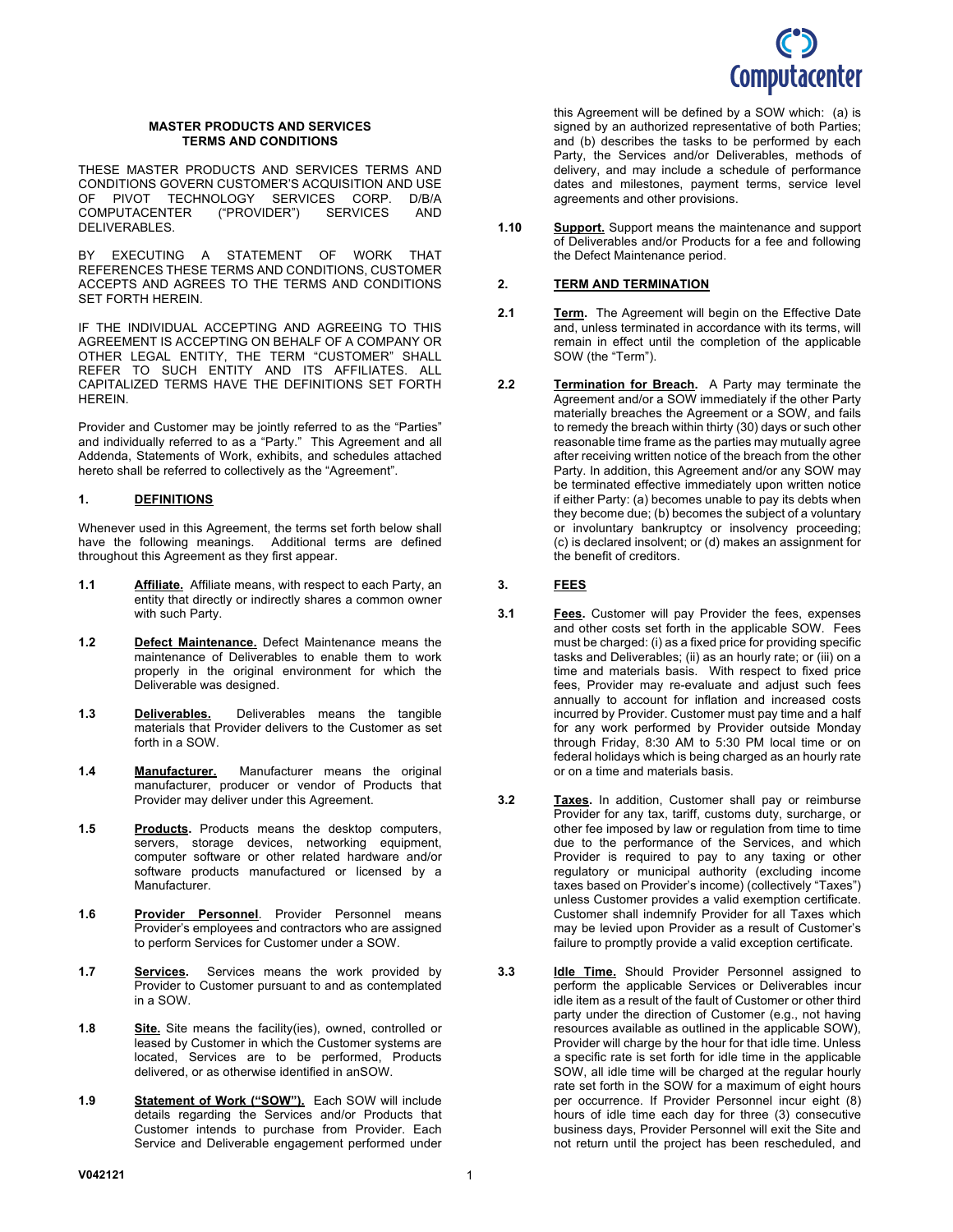Customer will also be responsible for all direct travel and per diem expenses incurred as a result.

**3.4 Invoicing and Payment**. All fees specified in a SOW will be invoiced by Provider as set forth in the SOW. All prices are based on U.S. dollars and all payments will be made in the United States in U.S. dollars unless otherwise specifically agreed to in writing by both parties. Provider may invoice for Products (if any) as they are delivered during the development or implementation process. Unless otherwise specified in the SOW, payment, whether for Services, Deliverables or Products or any reimbursement which Customer is required to make under this Agreement must be made within thirty (30) days after Customer has received Provider's invoice. Past due balances will accrue interest per month at 1.5% or at the maximum applicable statutory rate, whichever is lower. If Customer disputes the accuracy of an invoice (a "Billing Dispute"), Customer will notify Provider in writing no later than thirty (30) days following the date of such invoice of the nature of the Billing Dispute. Customer may withhold the amount disputed, however, all undisputed amounts must be paid when due. An invoice will be deemed to have been accepted if Customer does not present a Billing Dispute on or before the date when the payment is due. The Parties will make commercially reasonable efforts to resolve the Billing Dispute within a reasonable amount of time. In the event Customer fails to pay any undisputed invoices when due, Provider may, upon notice to Customer, adjust pay terms, limit or specify payment methods, and/or suspend performance under this Agreement, any SOW or PO without liability. Nothing herein limits Provider's remedies in the event Customer fails to pay Provider.

# **4 PRODUCT TERMS**

- **4.1.1 US Product Shipment.** Product shipped from and destined to locations within the United States will be shipped F.O.B. Origin, freight prepaid and charged back. Products will ship to Customer directly from the Manufacturer of the Products, an authorized distributor of Provider, or from Provider's third-party warehouse or Provider's integration center(s). Title, risk of loss, damage or destruction to the Products shall pass to Customer upon delivery of the Product to the common carrier. Provider reserves the right, in its sole discretion, to select the means of shipment, point of shipping, and routing.
- **4.1.2 International Product Shipment.** Products shipped from and/or destined outside the United States will be shipped FCA (Shipping Point) (Incoterms 2010), unless otherwise agreed to in writing by Provider. Provider shall be the exporter of record (EOR) for all shipments, and Customer or its designee shall be the importer of record (IOR) in the destination country for all shipments. All customs, duties and taxes shall be paid by Customer, using Customer's country-specific tax registration ID (e.g., VAT, GST) upon entry into the destination country where required by the applicable jurisdiction. Additional fees, including, but not limited to, freight, administrative fees, insurance, or other tax, may apply to international shipments and are the responsibility of Customer.
- **4.1.3 Export Compliance. PROVIDER WILL NOT SELL (AND CUSTOMER WILL NOT PURCHASE FROM PROVIDER) PRODUCT THAT IS INTENDED FOR DELIVERY TO COUNTRIES EMBARGOED BY THE UNITED STATES GOVERNMENT. CUSTOMER REPRESENTS AND WARRANTS TO PROVIDER**

#### **THAT CUSTOMER WILL NOT TRANSFER PRODUCT TO A MILITARY OR GOVERNMENT END USER.** Each

Party understands and acknowledges that United States law and, in particular, the United States Export Administration Regulations, 15 C.F.R. Parts 730-774 (the "EAR"), and the OFAC Economic Sanctions Regulations, 31 C.F.R. Parts 500 et seq. ("OFAC Economic Sanctions Regulations") govern the sale, export, or other disposition of Products. Each Party agrees to adhere to all provisions of the EAR and the OFAC Economic Sanctions Regulations, and the terms, conditions, required procedures, and documentation of any export licenses or other approvals issued for such Products. Neither Party will participate in the sale, resale, supply, export, re-export, or transfer by any means of any Product acquired from or supplied by Provider, or any technology installed onto those Products, to any destination, end-user, or end-use prohibited or restricted under the export control or economic sanctions laws and regulations of the United **States** 

- **4.2 Acceptance of Product.** All Products delivered hereunder shall be deemed accepted by Customer upon delivery (including electronic delivery or availability for download in the case of software), and Customer shall have no right to revoke acceptance, unless such right is specifically set forth in a SOW.
- **4.3 Product Returns.** Subject to applicable Manufacturer terms and conditions, Customer may return any Product that, upon delivery, is: (i) damaged; (ii) defective (breach of warranty), or (iii) errant. Software may not be returned. Subject to terms of the Manufacturer or distributor, Provider may impose a restocking fee at its discretion. Refunds will not be given but credits may be applied. All returns require a Return Merchandise Authorization ("RMA") to be completed and returned by the Customer with five (5) days of receipt of the Product. The RMA is available upon request.
- **4.4 Maintenance Services for Products.** Maintenance services may be available from the Manufacturer or<br>Provider. Where Customer purchases such Provider. Where Customer purchases such maintenance services from Manufacturer through Provider, Provider shall pass through the maintenance agreement directly to Customer, and all terms and conditions of the Manufacturer's maintenance agreement shall apply. Provider shall not be liable for any deficiencies, breach or other issues with the Manufacturer's maintenance services, and Customer shall look solely to the Manufacturer or Manufacturer's maintenance service provider with respect thereto.
- **4.5 Purchase Orders.** Customer may submit purchase orders to Provider regarding Products that Customer intends to purchase from Provider. Each purchase order represents a separate order by Customer and is subject to the terms and conditions as set forth herein. Any terms and conditions contained in Customer's Purchase Order, whether or not such terms are acknowledged by Provider, will be null and void.
- **4.6 Product Held at a Provider Warehouse.** Customer acknowledges that Provider is not a warehouseman and in the event Product is housed at a Provider warehouse, Customer may be liable to Provider for warehousing fees in an amount specified in the SOW until such time as Customer takes delivery. Provider is not obligated to house Customer Products and reserves the right to ship any Products held by Provider to the Customer ship-to address on file.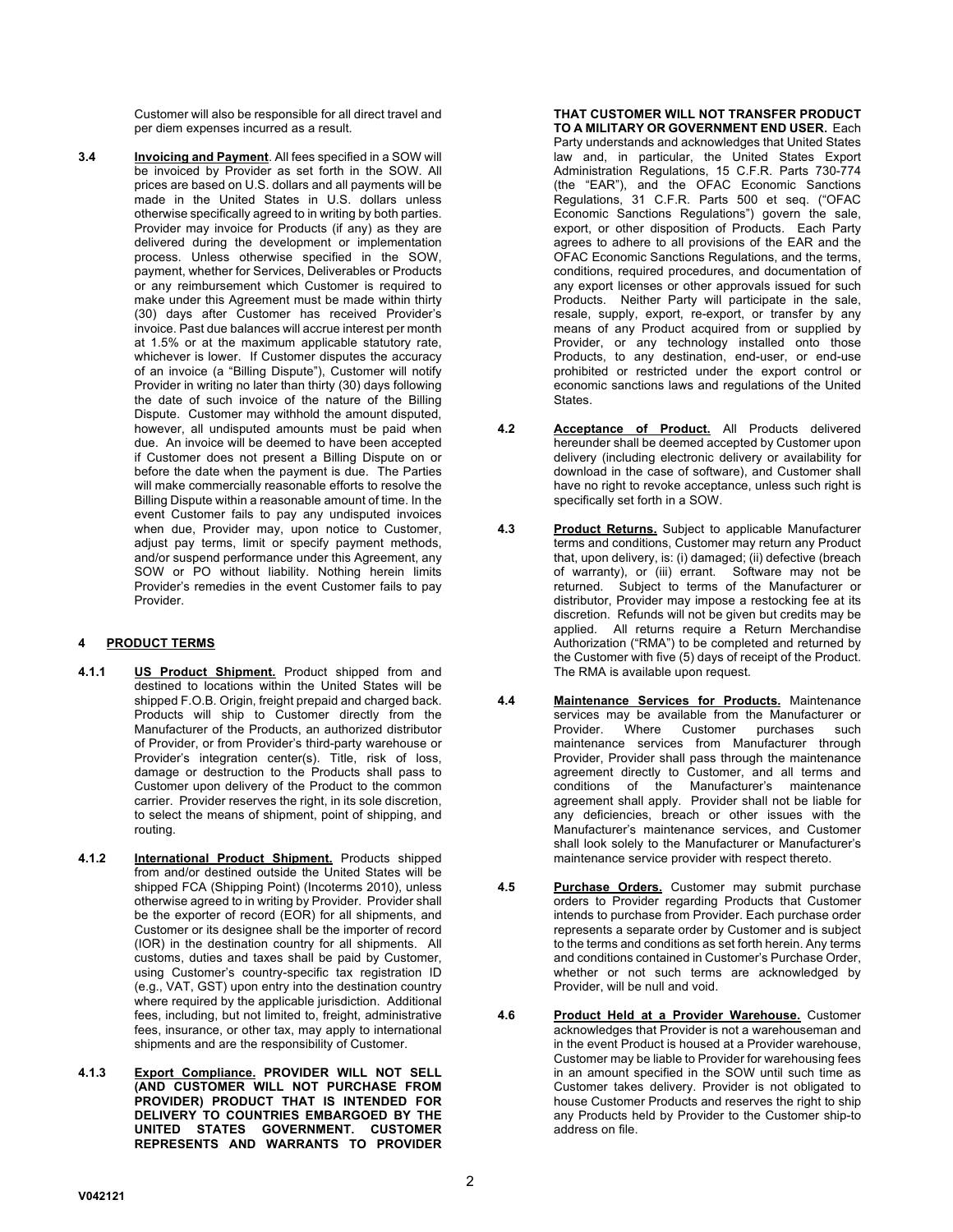- **4.7 Product Warranties**. To the extent that Provider sells Products to Customer hereunder, all warranties are provided by the Manufacturer of the Products. Provider will, on request, supply to Customer (insofar as possible) details of the terms and conditions of any such warranty and Customer shall be responsible for instructing itself on the terms of the same and ensuring full compliance with the Manufacturer's terms. Upon request, Provider shall provide reasonable assistance to Customer for registering Products for applicable warranties. While Provider tries to ensure the accuracy and completeness of the Products, Provider is not responsible for Manufacturer's errors.
- **4.8 Product Leasing.** In the event Customer elects to procure Products through leasing, Provider reserves the right to assign Provider's rights in any such Products upon notice to, and not the consent of, Customer. Customer shall cooperate with Provider in the event Provider wishes to assign its rights in such Products, and will execute any and all reasonable and industry standard documentation associated with such assignment. So long as title in the Products remains with Provider, in the event of any uncured default of this Agreement by Customer, Provider shall have the right to: (1) immediately re-take possession of any or all of the Products upon notice, and Customer hereby authorizes Provider for that purpose to enter any premises (or authorize others to do so) in which the Product is located; and/or (2) require Customer, at its expense, to deliver any or all of the Products to Provider within a reasonable time period specified by Provider.

# **5. DELIVERABLES**

- **5.1 Acceptance Testing**. Deliverables are subject to an Acceptance Testing Period of ten (10) business days unless otherwise specified in the SOW. The Acceptance Testing Period will begin the first business day following the day on which Provider first offers the applicable Deliverable to Customer for acceptance. During the Acceptance Testing Period, Customer should complete any testing as Customer desires to otherwise determine the functionality, performance and conformance of the Deliverable to the specifications contained in the SOW. In the event of any dispute between Customer and Provider, the failure of Customer to perform such tests shall preclude Customer from raising issues of functionality, performance and nonconformance to the specifications established in the SOW. Should Customer discover any non-conformance of the Deliverables, Customer shall give Provider written notice specifying<br>the nonconformance with particularity (the the nonconformance with particularity (the "**Deficiencies**"). Such notice shall specify the particular criteria or requirement(s) detailed in the SOW, with which the Deliverable does not comply. In the event of any alleged Deficiencies, Provider shall proceed in a commercially reasonable manner to correct, at its own expense, such Deficiencies, if they so exist. After the Deficiencies have been corrected by Provider, Customer may again run such acceptance tests as it desires and thereupon deliver to Provider a list of any additional Deficiencies within ten (10) business days of such subsequent notice. If Customer (a) begins use of the Deliverable in a production environment before acceptance, or (b) fails to timely notify Provider of its acceptance or non-acceptance of the Deliverable in accordance with this Section, Customer shall be deemed to have accepted the Deliverable and shall have no further recourse against Provider.
- **5.2 Defect Maintenance.** If set forth in a SOW, Provider will provide Defect Maintenance for Deliverables for thirty

(30) days from the date of final acceptance of the Deliverables at no additional cost to Customer. Thereafter, Provider may provide Support for the Deliverables for an additional fee. Notwithstanding the foregoing, any Support (whether during the initial thirty (30) day period or thereafter) that is necessitated by any change, modification, editing or repairs made on the Deliverables by Customer or any third party, shall be at an additional cost to Customer.

## **6. CHANGE CONTROL**

- **6.1 Change Requests.** If Customer desires to make any changes to an executed SOW, Customer shall provide Provider with a written document specifying the requested changes in the requirements (the "Change Request"). Customer acknowledges that any changes to a SOW may require increased work by Provider necessitating a reasonable adjustment in the fees due Provider. Customer agrees to negotiate such increases in good faith and to accept any delays of the Deliverables and/or Services caused by such negotiations. Acceptance of the proposed Change Request shall be at Provider's sole discretion. If Provider accepts the proposed Change Request and Customer accepts any associated adjustments in schedule and fees payable, the parties shall execute the proposed Change Request, which shall detail the change in the Deliverables or Workforce Services and other related adjustments. After both parties execute the Change Request, the terms of the Change Request shall prevail over the SOW to which the change applies to the extent they are inconsistent. If Provider does not accept the proposed Change Request and/or Customer does not accept the related adjustments to the schedule and/or fees, the proposed Change Request shall be null and void and the applicable SOW shall continue to govern without change. If the Customer requests changes while work is in process under a SOW and the changes do not warrant the effort of the use of the change control process described in this Section, then Provider will, upon Customer's written approval, charge for the work on a time and materials basis at Provider's hourly rate set forth in the applicable SOW.
- **6.2 Time and Materials.** In the case of time and materials work, the following definitions are used to apply normal time and overtime rates. Normal business hours are defined as eight hours performed within a single twentyfour (24) hour period beginning at 7:00AM and concluding at 6:00PM Monday through Friday excluding holidays as defined by United States Code Title 5 Section 6103(a). Hours worked beyond eight (8) hours in a single weekday or hours worked on weekends or holidays are considered overtime hours.

#### **7. INTELLECTUAL PROPERTY**

**7.1 Background Intellectual Property.** Nothing in this Agreement is to be construed as giving Customer any right, title, or interest, express or implied, in or to any intellectual property of Manufacturer, Provider, or its subcontractor(s), if any, existing prior to the Effective Date or created independently of the Deliverables under this Agreement ("Background Intellectual Property"). Customer understands and acknowledges that the Background Intellectual Property contains valuable trade secrets of Manufacturer, Provider or its subcontractors, as applicable, and constitutes Provider's Confidential Information. Customer shall not attempt to modify, reverse engineer or decompile the Background Intellectual Property or Products supplied by Provider.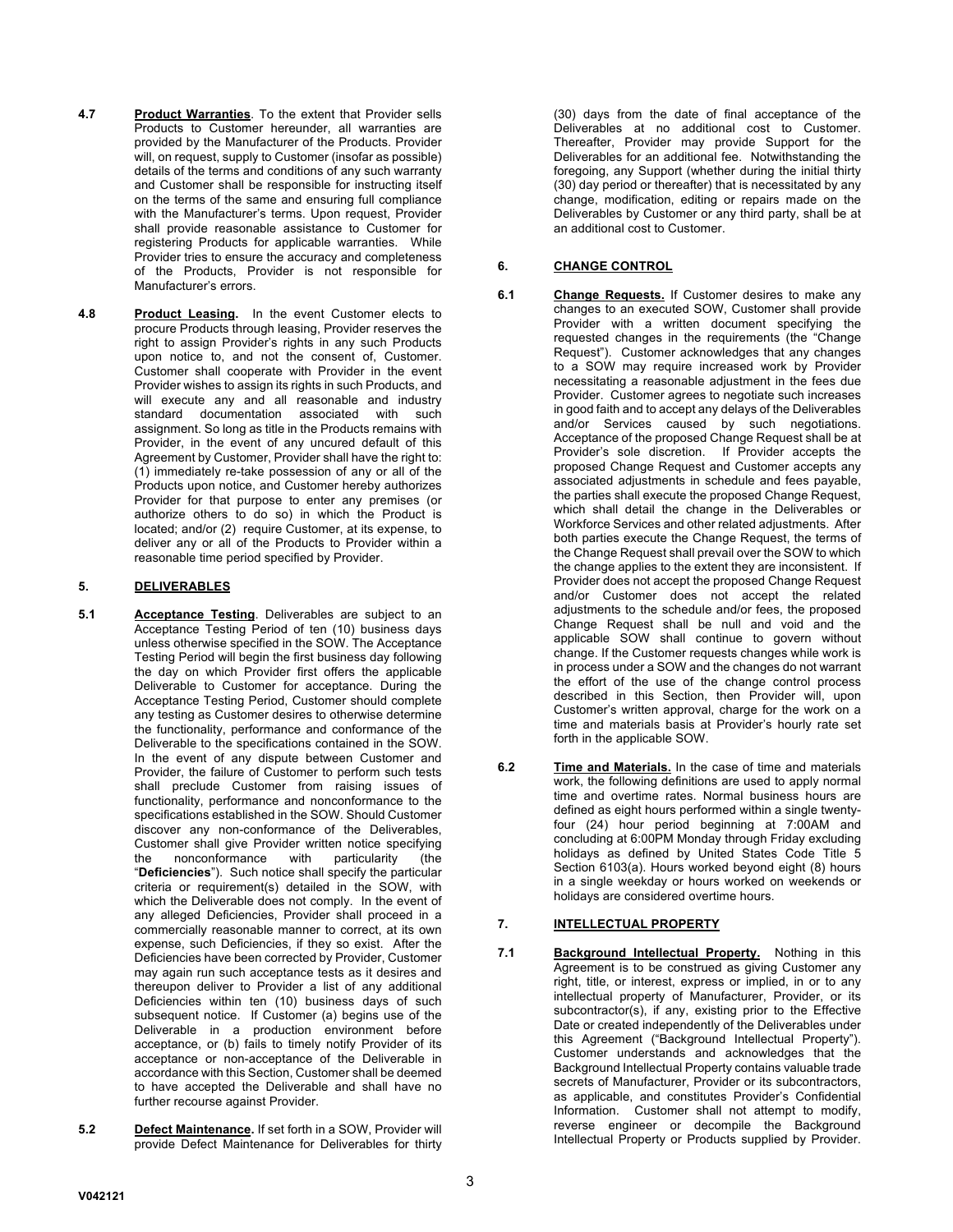Customer shall not separately use or exploit any Background Intellectual Property even if such Background Intellectual Property is incorporated in or otherwise utilized as a part of Deliverables or Customer Owned Deliverables.

- **7.2 Right to Deliverables and Customer Owned Deliverables.** Upon payment in full of all fees due to Provider, Customer will have a non-exclusive, nontransferable, object code only, perpetual license to use the Deliverables, including any Background Intellectual Property incorporated therein, solely for Customer's internal use, and subject to and consistent with the SOW pursuant to which the Deliverable was created. Except in the case of Customer Owned Deliverables, Provider reserves all right, title and interest in and to the Deliverables, and shall retain ownership of all intellectual property embodied in the Deliverables.
- **7.3 Intellectual Property and Licensing of Deliverables.** Certain Deliverables may be expressly designated in a SOW as "Customer Owned Deliverables." In such case, upon payment in full of all relevant SOW fees, Provider will assign to Customer all right, title, and interest in the Customer Owned Deliverables, with the exception of any Background Intellectual Property that may be incorporated therein. Upon Customer's request and at Customer's expense, Provider will execute such documents as may be necessary to perfect Customer's rights in the Customer Owned Deliverables. In addition, Customer hereby grants Provider a non-exclusive, royalty-free, perpetual, world-wide license to use the Customer Owned Deliverables in connection with Provider's business, including, but not limited to, the provision of services, deliverables and products to its customers. Except with regard to Customer Owned Deliverables, if any, this is not a work made-for-hire agreement, as that term is defined in Section 101 of Title 17 of the United States Code.
- **7.4 Intellectual Property and Licensing of Products.** Nothing in this Agreement will be construed as transferring any rights, title, or interest, whether express or implied, in the intellectual property of any Product. Customer's interest, right or title, if any, to the intellectual property of any Product shall be expressly stated in the SOW pursuant to which the Product was purchased. In addition, Provider does not grant any third-party licenses to Customer for any Products purchased from Provider. Provider however shall assist Customer in obtaining a license to use the Products from the applicable Manufacturer, subject to such Manufacturer's terms and conditions and at Customer's sole expense.

#### **8. CONFIDENTIALITY**

During the course of this Agreement, each Party may disclose to the other certain non-public Information or materials relating to a Party's products, intellectual property, business, marketing, customers, pricing, and other confidential information and trade secrets ("Confidential Information"). Confidential Information does not include information that: (a) is or becomes publicly available through no breach by the receiving Party; (b) was previously known to the receiving Party prior to the date of disclosure, as evidenced by contemporaneous written records; (c) was acquired from a third party without any breach of any obligation of confidentiality; (d) was independently developed by a Party hereto without reference to Confidential Information of the other Party; or (e) is required to be disclosed pursuant to a subpoena or other similar order of any court or government agency, provided, however, that the Party receiving such subpoena or order shall promptly inform the other Party in writing and provide a copy thereof, and shall only disclose that Confidential Information necessary to comply with such

subpoena or order. Except as expressly provided herein, the receiving Party will not use or disclose any Confidential Information of the disclosing Party without the disclosing Party's prior written consent, except disclosure to and subsequent uses by the receiving Party's employees or consultants on a need-to-know basis, provided that such employees or consultants have executed written agreements restricting use or disclosure of such Confidential Information that are at least as restrictive as the receiving Party's obligations under this Section. Subject to the foregoing nondisclosure and non-use obligations, the receiving Party agrees to use at least the same care and precaution in protecting such Confidential Information as the receiving Party uses to protect the receiving Party's own Confidential Information and trade secrets, and in no event less than reasonable care. Each Party acknowledges that due to the unique nature of the other Party's Confidential Information, the disclosing Party will not have an adequate remedy in money or damages in the event of any unauthorized use or disclosure of its Confidential Information. In addition to any other remedies that may be available in law, in equity or otherwise, the disclosing Party shall be entitled to injunctive relief to prevent such unauthorized use or disclosure.

### **9. LIMITED WARRANTIES**

Provider represents and warrants: (i) that it is competent, experienced and trained to provide all Services set forth in the SOW; and (ii) that the Services will be provided in a professional and workmanlike manner; ((i) through (ii) collectively the "Service Warranties"). NOTWITHSTANDING THE ABOVE, PROVIDER DOES NOT WARRANT OR GUARANTEE IN ANY FORM THE RESULTS OR ACHIEVEMENTS OF THE SERVICES IT PROVIDES. Customer shall provide Provider with written notice of all claims for breach of Service Warranties within thirty (30) days of the applicable Service completion. ALL WARRANTY CLAIMS NOT MADE IN WRITING WITHIN SUCH THIRTY (30) DAY PERIOD WILL BE DEEMED WAIVED. In the event that any claim under this Section 9 is substantiated, Provider will use commercially reasonable efforts, at its sole option and expense, to: (i) promptly refund Customer for any and all fees related to the non-conforming Service; or (ii) correct or modify the non-conforming Service to make such Service conforming. The foregoing remedies in this Section 9 are Customer's sole and exclusive remedies for related to breach of the Service Warranties. The Service Warranties are solely for the benefit of Customer and Customer will have no authority to extend such warranties to any third party.

#### **10. DISCLAIMER OF WARRANTIES**

**10.1 EXCEPT FOR AS PROVIDED IN SECTION 9 (LIMITED WARRANTIES), THE SERVICES ARE PROVIDED "AS IS," WITH ALL FAULTS AND WITHOUT WARRANTIES OF ANY KIND. THE WARRANTIES SET FORTH IN SECTION 9 CONSTITUTE THE SOLE AND EXCLUSIVE WARRANTIES PROVIDED BY PROVIDER WITH RESPECT TO ANY SERVICES PROVIDED BY PROVIDER UNDER THIS AGREEMENT. PROVIDER DISCLAIMS ALL OTHER WARRANTIES, EXPRESS AND IMPLIED, INCLUDING, BUT NOT LIMITED TO THE IMPLIED MERCHANTABILITY AND FITNESS FOR A PARTICULAR PURPOSE. PROVIDER DOES NOT WARRANT OR REPRESENT THAT THE SERVICES OR DELIVERABLES WILL BE UNINTERRUPTED, ERROR-FREE OR COMPLETELY SECURE. CUSTOMER ACKNOWLEDGES THAT THERE ARE RISKS INHERENT IN INTERNET CONNECTIVITY THAT COULD RESULT IN THE LOSS OF CUSTOMER'S PRIVACY, CONFIDENTIAL INFORMATION AND PROPERTY. PROVIDER WILL IN NO WAY BE HELD RESPONSIBLE OR LIABLE FOR DAMAGES, MONETARY OR OTHERWISE, BY CUSTOMER, OR ANY OTHER AFFECTED PARTY, IN THE EVENT OF SECURITY BREACHES, NETWORK,**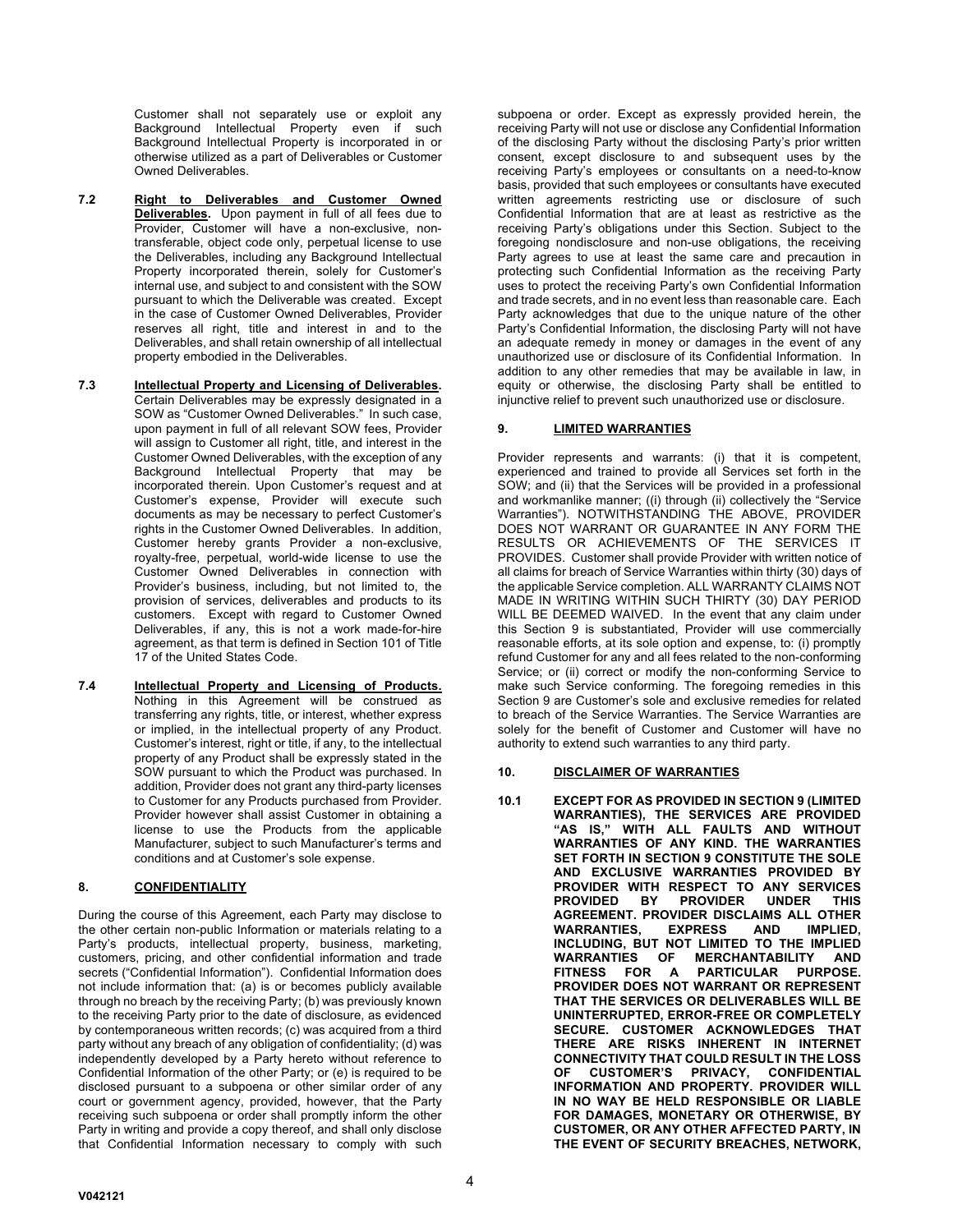**SECURITY-RELATED OUTAGES, DAMAGES, OR LOSSES. PROVIDER EXPRESSLY DISCLAIMS ANY REPRESENTATIONS AND WARRANTIES WITH REGARD TO THE PROVISION OF ANY SERVICES RELATING TO SYSTEMS OR DATA SECURITY OR PRIVACY.**

- **10.2 PROVIDER MAKES NO WARRANTY OF ANY KIND, WHETHER EXPRESS OR IMPLIED, WITH REGARD TO ANY PRODUCTS, CONTENT, SOFTWARE, EQUIPMENT, OR HARDWARE OBTAINED FROM THIRD PARTIES (COLLECTIVELY, THE "THIRD PROVIDER EXPRESSLY DISCLAIMS ALL WARRANTIES, EXPRESS OR IMPLIED, INCLUDING, BUT NOT LIMITED TO, THE IMPLIED WARRANTIES OF MERCHANTABILITY, FITNESS FOR A PARTICULAR PURPOSE, AND TITLE/NON-INFRINGEMENT WITH REGARD TO PRODUCTS OR ANY CUSTOMER SHOULD CONSULT THE RESPECTIVE MANUFACTURERS OF THE THIRD- PARTY ITEMS FOR WARRANTY AND PERFORMANCE INFORMATION. NOTHING HEREIN SHALL BE CONSTRUED AS PROVIDER'S EXPANSION IN ANY WAY OF A MANUFACTURER'S STANDARD END-USER WARRANTY.**
- **10.3 NOTWITHSTANDING ANY OTHER PROVISION OF THIS AGREEMENT, PROVIDER'S MAXIMUM LIABILITY FOR DAMAGES ARISING OUT OF THIS AGREEMENT IN CONNECTION WITH ANY CLAIM OR TYPE OF DAMAGE (WHETHER IN CONTRACT OR IN TORT AND INCLUDING, WITHOUT LIMITATION, FOR BREACH OF WARRANTY, NEGLIGENCE AND STRICT LIABILITY IN TORT), WILL NOT EXCEED THE LESSER OF: (A) THE AGGREGATE AMOUNT OF THE FEES PAID TO PROVIDER UNDER THE APPLICABLE SOW TO WHICH THE DAMAGES RELATE DURING THE SIX (6) MONTH PERIOD IMMEDIATELY PRECEDING THE EVENT GIVING RISE TO THE LIABILITY; OR (B) THE AMOUNT OF RECOVERABLE INSURANCE PROCEEDS FROM THE INSURANCE POLICIES MAINTAINED BY PROVIDER IN ACCORDANCE WITH THIS AGREEMENT WITH RESPECT TO THE APPLICABLE SOW TO WHICH THE DAMAGES RELATE.**
- **10.4 EXCEPT FOR BREACHES OF CONFIDENTIALITY, IN NO EVENT, WHETHER BASED IN CONTRACT OR TORT (INCLUDING STRICT LIABILITY AND NEGLIGENCE), WILL EITHER PARTY BE LIABLE TO THE OTHER PARTY FOR INCIDENTAL, CONSEQUENTIAL, INDIRECT, SPECIAL OR PUNITIVE DAMAGES OF ANY KIND, OR FOR LOSS OF DATA, LOSS OF REVENUE, LOSS OF BUSINESS OR OTHER FINANCIAL LOSS ARISING OUT OF OR IN CONNECTION WITH THE PERFORMANCE OF THIS AGREEMENT AND ALL SOWS ISSUED HEREUNDER, REGARDLESS OF WHETHER SUCH PARTY HAS BEEN ADVISED OF THE POSSIBILITY OF SUCH DAMAGES.**

#### **11. INSURANCE**

Provider is currently insured and will maintain the following insurance coverage during the Term:

Workers' Compensation/Employer's Liability Insurance: in accordance with applicable statutory requirements and not less than \$1,000,000 per accident for bodily injury by accident, \$1,000,000 policy limit by disease and \$1,000,000 per employee for bodily injury by disease.

- ii. Commercial General Liability Insurance written on an occurrence form including coverage for bodily injury, property damage, products and completed operations, personal injury, advertising injury and contractual liabilities arising out of any and all Services provided under this Agreement with minimum limits of \$1,000,000 per occurrence and \$2,000,000 annual aggregate.
- iii. Automobile Liability Insurance with a limit of not less than \$1,000,000 per accident.
- iv. Professional Liability/Errors and Omissions coverage of not less than \$3,000,000 each claim and annual aggregate.
- v. Umbrella/Excess Liability with policy limits of not less than \$2,000,000 per occurrence and annual aggregate, as excess over general liability, automobile liability and employer's liability.

All insurance policies shall be issued by companies licensed to do business in the states/countries where the Services are delivered and will be rated "A-" or better by A.M. Best. Upon request by Customer, Provider will add Customer as an additional insured under its insurance plan and provide Customer with a copy of a Certificate of Insurance reflecting such addition.

#### **12. INDEMNITY**

- **12.1** Customer agrees to defend, indemnify and hold Provider harmless from and against any and all damages, costs and expenses (including reasonable attorneys' fees), claims and liabilities arising out of any suit, claim, or action by any third party relating to: (i) gross negligence, misrepresentation, error or omission on the part of Customer or its representatives; (ii) Customer's material breach of any agreement between Provider and Customer; (iii) use of the Deliverables in combination with third party products, including hardware and software, that are not provided by Provider, (iv) modifications or maintenance of the Deliverables or Products by a party other than Provider, (v) failure to use the Deliverables or Products in accordance with the terms of this Agreement or any SOW, (vi) specifications, materials or any intellectual property provided by Customer or its agents; (vii) failure of Customer to implement any improvement or updates to the Deliverables, if the infringement claim would have been avoided by the use of the improvement or updates; and (viii) distribution to or use of the Deliverables by any third party ((iv)-(viii) collectively the "Exclusions"). Provider shall (a) give Customer prompt written notice of any such claim; (b) cooperate in the defense of any such claim, at Customer's expense; and (c) not enter into any settlement or compromise of any such claim without Customer's prior written approval.
- **12.2** Provider agrees to defend, indemnify and hold Customer harmless against any and all damages, costs and expenses (including reasonable attorneys' fees), claims and liabilities arising out of any suit, claim, or action by any third party relating to (i) Provider's breach of this Agreement or any SOW; (ii) Provider's negligence, unlawful or willful misconduct; or (iii) any claim of infringement of a third party's U.S. patent, trade secret, or copyright asserted against Customer by virtue of Customer's licensed use of the Deliverables as delivered by Provider hereunder; provided that Provider is given prompt notice of any such claim and right to control and direct the investigation, preparation, defense and settlement of each such claim. Customer shall reasonably cooperate with Provider in connection with the foregoing. Notwithstanding anything contained herein to the contrary, Provider assumes no liability or indemnity obligation for claims of infringement of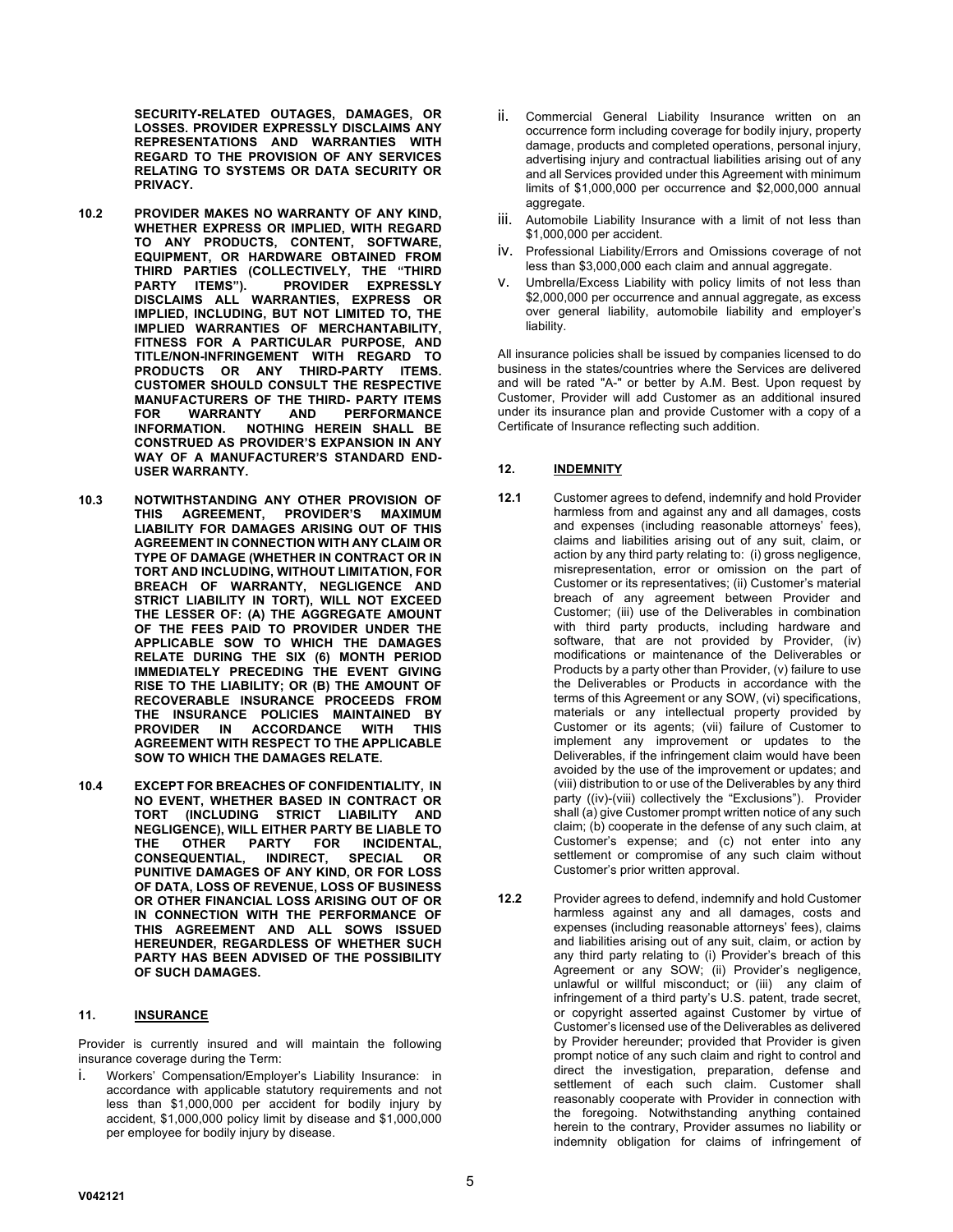intellectual property rights arising from any or all of the Exclusions.

**12.3** If the Deliverables become or, in Provider's opinion, are likely to become, the subject of a claim of infringement for which Provider is obligated to indemnify Customer under this Section, Provider may, at its option and expense, either (a) procure for Customer the right to continue to use the Deliverables as contemplated under this Agreement, or (b) replace or modify the Deliverables and/or modify the use of such Deliverables so that they are no longer infringing, without loss of material functionality. If neither option is reasonably available to Provider, then this Agreement may be terminated at the option of either Party hereto without further obligation or liability. In the event termination under this Section occurs during the first twelve (12) months from the date of initial delivery of the infringing Deliverable(s), Provider will refund the fees paid, if any, for the infringing Deliverables, prorated over such twelve (12) month period. The indemnification and remedies in this Section constitute Customer's sole and exclusive remedies and Provider's sole and exclusive liability with regard to claims of infringement relating in any way to the Services and/or Deliverables.

# **13. BACKGROUND CHECKS**

Provider shall conduct, or has conducted, a criminal background check, at its own expense, on each of Provider Personnel prior to the commencement of Services hereunder. Provider Personnel shall not be eligible to perform services for Customer if he or she, to Provider's knowledge, (1) has been convicted of any crime involving dishonesty, theft, computer crimes or financial crimes including, but not limited to, check kiting or passing bad checks, embezzlement, identity theft, fraud or money laundering; and/or (2) has been convicted of any sex or violent crime including, but not limited to, rape, child molestation, terrorism or battery. Provider will conduct background checks which verify personnel information and review applicable records for Provider Personnel from the previous ten (10) years, unless a shorter period is required by federal, state, or local law. Should Customer require additional background checks or other related checks for Provider Personnel, any such additional background checks will be performed at Customer's expense.

#### **14. GENERAL PROVISIONS**

- **14.1 Assignment.** Customer may not assign this Agreement or any part thereof without the prior written consent of Provider. Provider may assign this Agreement, in whole or in part, without Customer's consent, to an Affiliate, or in connection with a merger, acquisition, divestiture, corporate reorganization, or sale of all or substantially all of its assets. This Agreement shall be binding upon and inure to the benefit of the Parties, their respective successors and permitted assigns.
- **14.2 Governing Law, Venue and Limitation of Actions.** This Agreement shall be governed in all respects by and construed under the laws of the United States of America and the State of Georgia, without reference to choice of law principles. In addition, the Parties agree and consent that the courts of Gwinnett County, Georgia will have exclusive jurisdiction and will be the exclusive venue for any legal actions relating to this Agreement or the Services provided hereunder. No action arising out of this Agreement, regardless of form, may be brought by either Party more than one (1) year after the cause of action has arisen.
- **14.3 Compliance with Laws.** Provider shall comply with all federal, state and local laws, rules and regulations

applicable to Provider as a provider of the Services and Deliverables. Customer shall comply with all federal, state and local laws, rules and regulations applicable to Customer's access, collection, use, storage, transmission and provision to Provider of Customer's data, and Customer's access, receipt and use of the Services and Deliverables.

- **14.4 Disclosure of Personal Information.** Customer shall not cause Provider to come into contact with, control, or otherwise access personal data of any kind, including, but not limited to, Customer's personal data, without prior written notice to Provider and the express identification of the personal data as such. Customer's failure to properly notify Provider pursuant to this section shall be deemed a material breach of this Agreement.
- **14.5 FCPA.** Each Party hereby represents, warrants and covenants to the other that such Party shall comply with the requirements of the U.S. Foreign Corrupt Practices Act and, if applicable, the UK Bribery Act of 2010 (collectively the "FCPA") and any other applicable anticorruption national or international laws and regulations. Each Party hereby represents, warrants and covenants to the other that such Party has not, and agrees that it will not, in connection with the transactions contemplated by this Agreement or in connection with any other business transactions involving the other Party, make, promise or offer to make any payment, or transfer anything of value, directly or indirectly: (i) to any foreign government official or to an intermediary for payment to any foreign government officials; or (ii) to any political party. No payments or transfer of value shall be made which have the purpose or effect of public or commercial bribery, acceptance of or acquiescence in extortion, kickbacks or other unlawful or improper means of obtaining or retaining business.
- **14.6 GDPR.** If the Services performed in relation to this Agreement or any associated SOWs, involves, or is expected to involve, the processing of personal data as governed by the General Data Protection Regulation (EU) 2016/679 ("GDPR") of the European Parliament and of the Council of 27 April 2016, the terms of Provider's Data Protection Addendum as provided online by Provider or otherwise furnished to Customer shall apply to this Agreement. Customer's agreement to these Terms and Conditions signifies Customer's acceptance of and agreement to Provider's Data Protection Addendum. In the event of a conflict between the terms of this Agreement and the terms of the Data Protection Addendum, the terms of the Data Protection Addendum shall prevail in relation to the processing of such personal data. If such personal data is to be processed in connection with this Agreement or any associated SOW, Customer shall notify Provider in writing before any personal data is disclosed to Provider. In addition, if this Agreement or any associated SOW will involve processing, analysis, management or transformation of data, in order to enable Provider to provide continuous support, such personal data may be processed by those Provider teams or Affiliates in the United States, Canada and/or the United Kingdom (the "Third Countries"). Customer consents to (a) the Provider Affiliates and teams processing Customer personal data in the Third Countries on Customer's behalf, and (b) Provider's transfer of such data to those Provider Affiliates will be deemed a Restricted Transfer as defined in the Data Protection Addendum between Customer and Provider. Notwithstanding the foregoing, Customer's personal data will remain primarily hosted in the United States and/or Canada, unless otherwise agreed in a SOW or as otherwise agreed between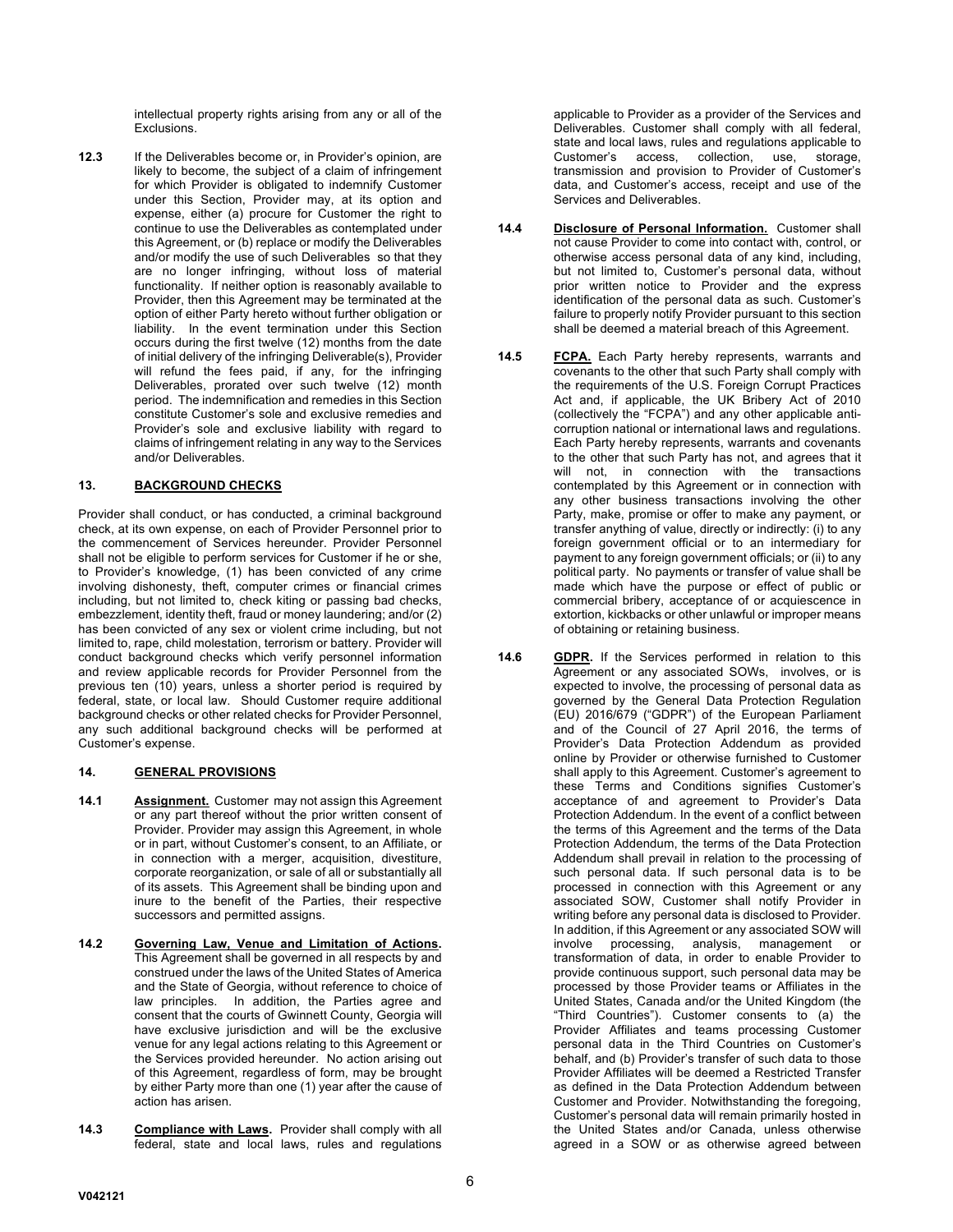Customer and Provider.

- **14.7 CCPA.** The capitalized terms used in this Section and not otherwise defined in this Agreement shall have the definitions set forth in the California Consumer Privacy Act of 2018 (codified at Cal. Civ. Code Section 1798.100, et seq.) and its implementing regulations, as amended from time to time ("CCPA"). Notwithstanding anything to the contrary in this Agreement, and if applicable, the Parties agree that Provider shall provide the Services solely in its capacity as a "Service Provider," as defined in the CCPA. Provider does not, and during the Term of this Agreement shall not, sell any Personal Information obtained, processed, or derived by Provider in the course of performing the Services. Provider does not, and during the Term of this Agreement shall not, retain, use, or disclose the Personal Information for any purpose other than for the specific purpose of performing the Services, including retaining, using, or disclosing the Personal Information for a commercial purpose other than providing the Services. Provider shall not retain, use, or disclose the Personal Information outside of the direct business relationship between Provider and Customer.
- **14.8 Modern Slavery.** In performing its obligations under this Agreement, each Party will: (i) comply with all applicable anti-slavery and human trafficking laws, statutes, regulations and codes, including, but not limited to, the Modern Slavery Act 2015; and (ii) maintain throughout the term of this Agreement its own policies and procedures to ensure such compliance
- **14.9 TUPE (UK applicable).** It is not anticipated that the employment of any person will transfer from the Customer to the Provider pursuant to this Agreement. Where any individual is transferred from the Customer to Provider by virtue of the Transfer of Undertakings (Protection of Employment) Regulations 2006, without limiting any other remedy available to Provider, the Customer agrees to indemnify and hold Provider harmless against any liability howsoever arising prior to the date of said transfer.
- **14.10 Publicity.** Either Party may publicly refer to the other by name as a provider or customer, as applicable, and may disclose the general nature and existence of the Agreement, but not any of its specific terms or performance information. Neither Party will issue a press release regarding the Agreement or the relationship without the other Party's prior review and written consent.
- **14.11 Independent Contractor.** The Parties agree that Provider will perform its duties under this Agreement as an independent contractor. Nothing herein shall be deemed to establish a partnership, joint venture, association, or employment relationship between the Parties. Personnel employed by or retained by Provider who perform duties related to this Agreement will remain under the supervision, management and control of Provider.
- **14.12 Severability.** If any provision of this Agreement is found by a court of competent jurisdiction to be unenforceable or invalid, the provision shall be severed or modified by the court and interpreted so as to best accomplish the objectives of the original provision to the fullest extent permitted by law, and the remaining provisions of the Agreement shall remain in effect.
- **14.13 Affiliates and Subcontractors.** The rights and

obligations of Provider may be performed, in whole or in part, by Provider's Affiliates, agents, and subcontractors, provided that (a) any such Party is bound by confidentiality provisions at least as restrictive as those specified in this Agreement; and (b) Provider remains primarily liable to Customer for all Services provided, by any such Parties. In regard to shipments, SOWs or purchase orders to be performed outside the United States, and where Provider has a registered Affiliate in such location, the Provider Affiliate may procure Product for Customer and/or may provide Services for Customer in that location.

- **14.14 Third-Party Beneficiary.** There are no third-party beneficiaries to this Agreement, except Affiliates where expressly stated.
- **14.15 Waiver.** The waiver by either Party of a breach or default of any provision of this Agreement by the other Party will not be construed as a waiver of any succeeding breach of the same or any other provision, nor will any delay or omission on the part of either Party to exercise or avail itself of any right, power or privilege that it has, or may have hereunder, operate as a waiver of any right, power or privilege by such Party. No waiver will be effective unless stated explicitly and in writing.
- **14.17 Counterparts and Originals.** This Agreement, Services Addenda and SOWs hereto may be executed and delivered in counterparts, which together will constitute one and the same instrument. Original signatures transmitted and received via facsimile or other electronic transmission of a scanned document, (e.g., pdf or similar format) are true and valid signatures for all purposes hereunder and shall bind the Parties to the same extent as that of an original signature.
- **14.18 Force Majeure.** If either Party is unable to perform any of its obligations under this Agreement due to any cause beyond its reasonable control, including, without limitation, governmental action, declared states of emergency, terrorism, riots, war, strikes, lockouts, prolonged shortage of utilities, fire, explosion, pandemic, or acts of God, such Party's performance will be excused and the time of performance will be amended for the period of delay or inability to perform due to such occurrences.
- **14.19 Notices.** Notices will be in writing, addressed to the signatories at the addresses indicated in the applicable SOW and shall be deemed to have been given upon: (i) personal delivery; (ii) the second business day after first class mailing; (iii) the first business day after sending via a reputable overnight carrier; or (iv) the first business day after sending via email (provided email shall not be sufficient for notices of termination, breach, or an indemnity claim).
- **14.20 Entire Agreement; Amendment.** This Agreement, together with all Statements of Work hereunder, contains the full understanding between the Parties with regard to the subject matter hereof, and supersedes all prior or contemporaneous representations, whether oral or written with respect to the subject matter. Except as set forth herein, this Agreement may not be modified except by a writing that is signed by both Parties.
- **14.21 Order of Precedence.** Absent a Master Products and Services Agreement duly executed between the Parties, all transactions and each SOW between Customer and Provider for the purchase or use of information technology related Services and/or Products shall be